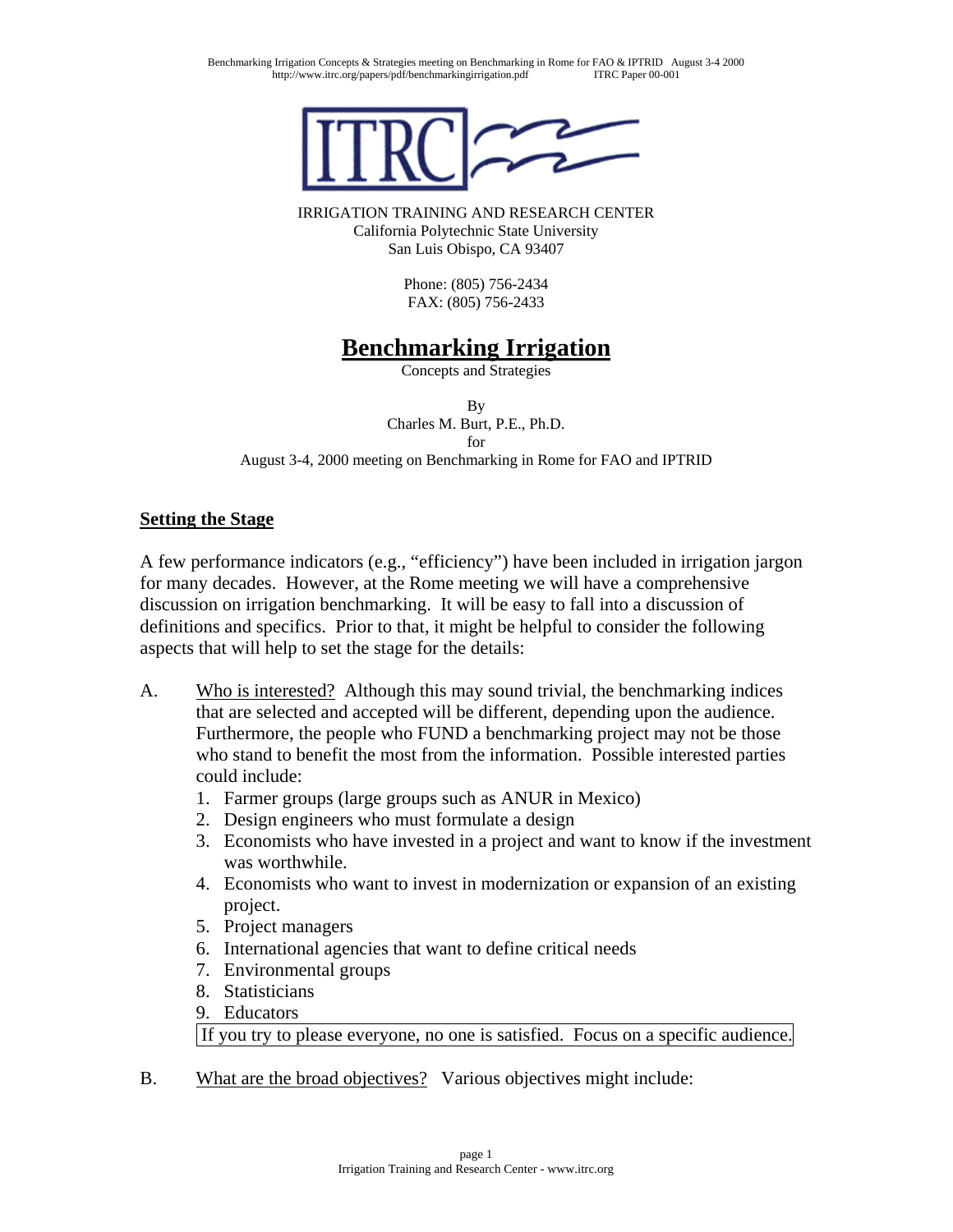- 1. Develop statistics. FAO, for example, publishes statistics regarding total irrigated acreage.
- 2. Establish priorities regarding which geographical project (e.g., "Bhakra, in India") should be funded.
- 3. Establish priorities regarding what specific actions should be funded within a project during modernization.
- 4. Evaluate various impacts that have occurred as a result of various irrigation projects.
- 5. Use the benchmarking procedure as a means of educating key individuals within a project, organization, country, etc. This education can occur through participation by those individuals in training and then in field evaluations. This is a main component of the work that FAO sponsored in Thailand in March 2000 and is planning in Vietnam in November 2000.

 It is important to develop local expertise in understanding how to modernize irrigation systems. Benchmarking associated with training is very useful to identify (3) and sometimes (4), while simultaneously developing (1).

C. What are the budget and timeline? It is essential that these items be identified prior to our discussions. For example, if we realistically believe that there will be a budget of \$2000 for a project, using local staff without external input or training, and that the benchmarking should be accomplished in the office with existing records, within a 2 week time period……this will immediately eliminate the type of work that IWMI has done on benchmarking. Furthermore, it will eliminate the type of work done by Burt and Styles, as reported in FAO Water Report 19.

 This group should document the full cost (time, budget, expertise) of implementing whatever benchmarking process (including components) it develops. At a minimum, it should assign a time and dollar estimate to develop each performance indicator.

D. How much consistency do we expect between evaluators? It has been my observation that if you find 5 irrigation specialists in the same room, you will get 5 different definitions and 5 different answers, for the same item. This is a serious problem. Even after we develop the definitions, there will always be details in how the data should be obtained and analyzed.

Ideally, we might conduct a test to examine consistency obtained with our procedures. For example, we might have 2 groups of 6 individuals (per group). Using the same irrigation project as a test case, each individual would quantify the various indicators we develop. One group would only have the written information that was developed, without any personal training The second group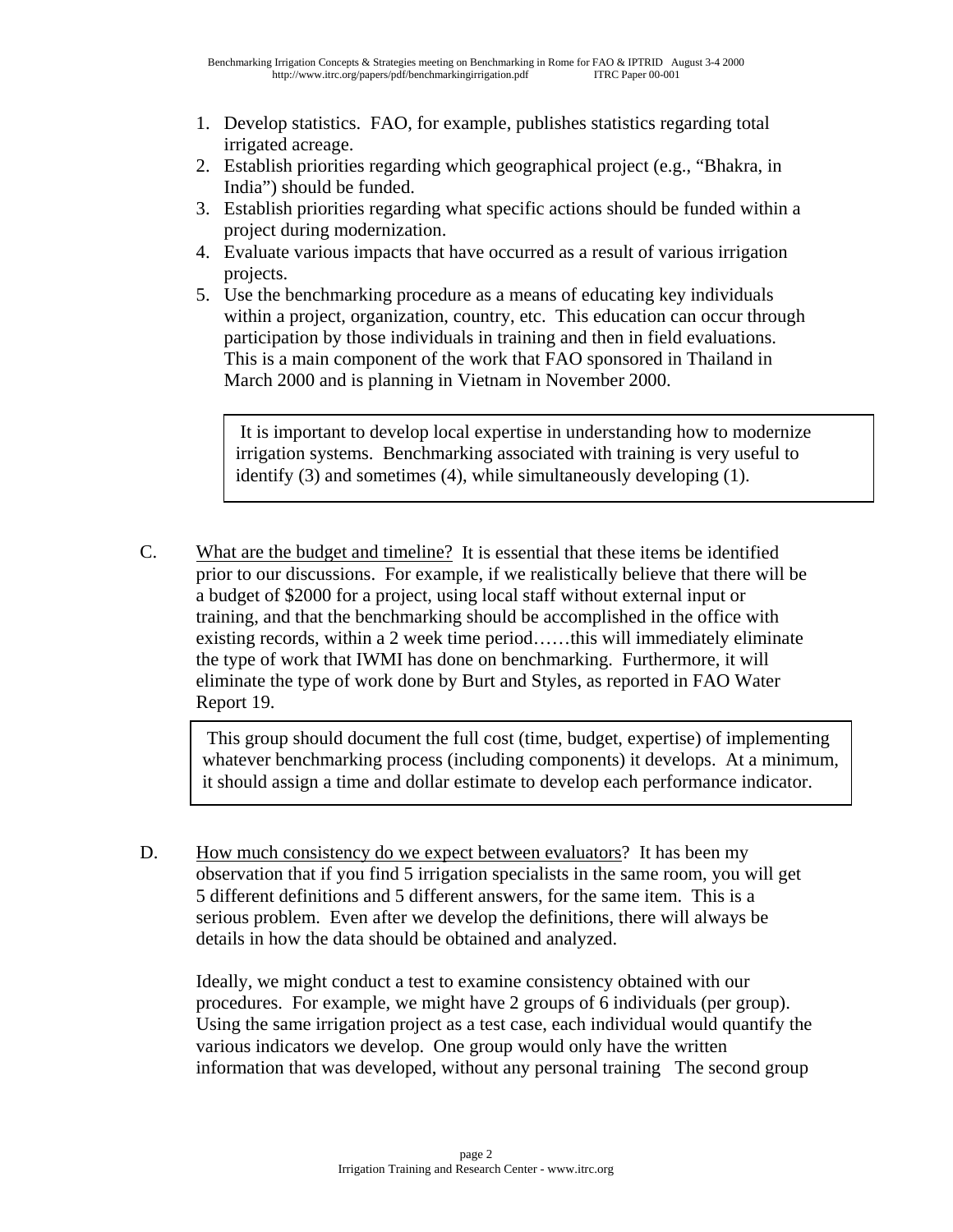would have both the information and training. It would be very interesting to examine the differences in results from each individual and group.

Perhaps we should "benchmark" the benchmarking process, to document the consistency in results.

E. How accurate are the estimates? We do not, and never will, know all values precisely. Each project and indicator will have different quality of data. Just knowing that there is a small, or large, confidence interval is informative. Also, by publishing confidence intervals, we avoid the technical error of appearing to be precise when we really are imprecise. If policy makers believe that an irrigation efficiency (for example) is 50%, a certain decision might be made. The decision may be quite different if the efficiency is expressed as 50%, plus or minus 30%.

> All benchmarking indices should be accompanied by an estimate of their confidence interval (CI).

Of course, there is the logical question of "what confidence do we have in our confidence interval estimate?". Truly, we may not know if it is accurate within plus or minus 10%, or 15%. But just placing a reasonable estimate on CI values is better than treating values as if they are solid and absolute.

- F. How accurate do we need to be? Our answer to this question will be pivotal in what we accept as benchmarking tools and techniques. Here are some general observations I have made over the years (which are obviously generalities):
	- 1. Scientists tend to want to get precise numbers on everything.
	- 2. Scientists often worry more about the precision and fine accuracy than about the big picture and the budget and time constraints.
	- 3. Practicing engineers are accustomed to making approximations, since they have no choice - they must apply science in a world of uncertainties.
	- 4. By being precise on some very small details, we are often very inaccurate when it comes to the whole picture. The classic example involves the blind persons examining details of various parts of an elephant's anatomy - each individual comes away with a distorted view of the whole picture.
	- 5. Conversely, a carefully tailored, quick look at many items can sometimes provide a much more accurate picture than the detailed, standard scientific approach to research.
	- 6. Often one can achieve 80% of the results for 20% of the cost of achieving 90% of the results. If we don't even know the general magnitude of the answers at the start, the 80% of the results strategy makes a lot of sense.
	- 7. Often, very detailed, statistically correct, replicated, etc. research concludes that further research is needed to answer the question. The obvious question is: Why was there such a large expenditure on a detailed look at a small part of the problem?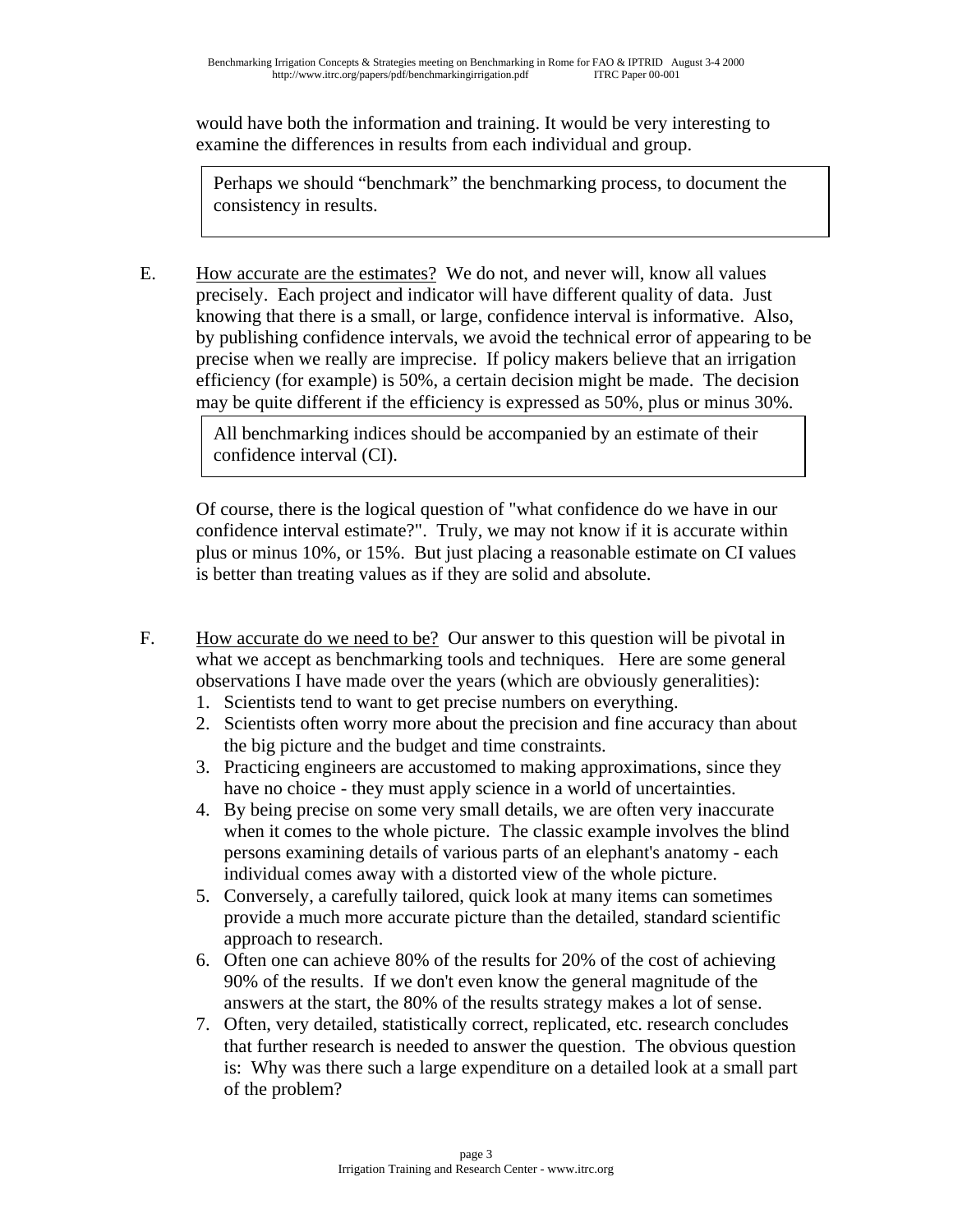Large scale benchmarking of irrigation projects will probably best served by developing a comprehensive set of indicators that can be quantified relatively quickly. Then, based on an analysis of the results, new indicators and techniques can be fine tuned. We first need to know approximate answers to big questions.

G. **Is it the Cause or the Effect?** In irrigation projects, causes and effects are intertwined. For example, there is the classic question related to water user organizations - can they exist without good water delivery service, or is good water delivery service only possible if water user organizations exist? As much as possible, we should avoid such discussions and we should instead focus on indicators that might help us to better draw conclusions on arguments such as these. For example, in FAO Water Report 19, Stuart Styles and I note that all 16 projects needed improvements in both hardware and management/operation/software, not just in one or the other.

## **ITRC Benchmarking Experiences in the U.S.**

Cal Poly ITRC has been involved in formal and informal benchmarking of irrigation in the U.S. for over 20 years. Some observations on our experiences are as follows:

A. On-farm irrigation efficiency. Rapidly implemented programs have been attempted using individuals from government agencies, irrigation dealerships, summer students, and electrical utility field services groups. These efforts have largely been unsuccessful. There is just too much to understand, and quick training is insufficient. In general, successful evaluations of on-farm irrigation efficiency require individuals with excellent educational backgrounds in irrigation, plus several years of pertinent professional on-farm irrigation experience.

An exception is the use of the Cal Poly ITRC expert system AGWATER. If a technician sits down with a farmer for about 2.5 hours with the program, it is possible to develop a reasonable estimate of annual field irrigation efficiency. AGWATER cost about \$250,000 to develop.

B. Farm irrigation system Distribution Uniformity (DU). ITRC has 3 2-person student teams evaluating farm irrigation systems for DU this summer. The program has been quite successful. It requires that the students have passed at least one entry level irrigation class, participate in 4 day training program, be accompanied by an ITRC specialist during the first 2 field evaluations, and then submit their daily results by FAX to ITRC for review (for at least 2 weeks at the beginning of the summer). To shortcut any one of those steps has resulted in failure.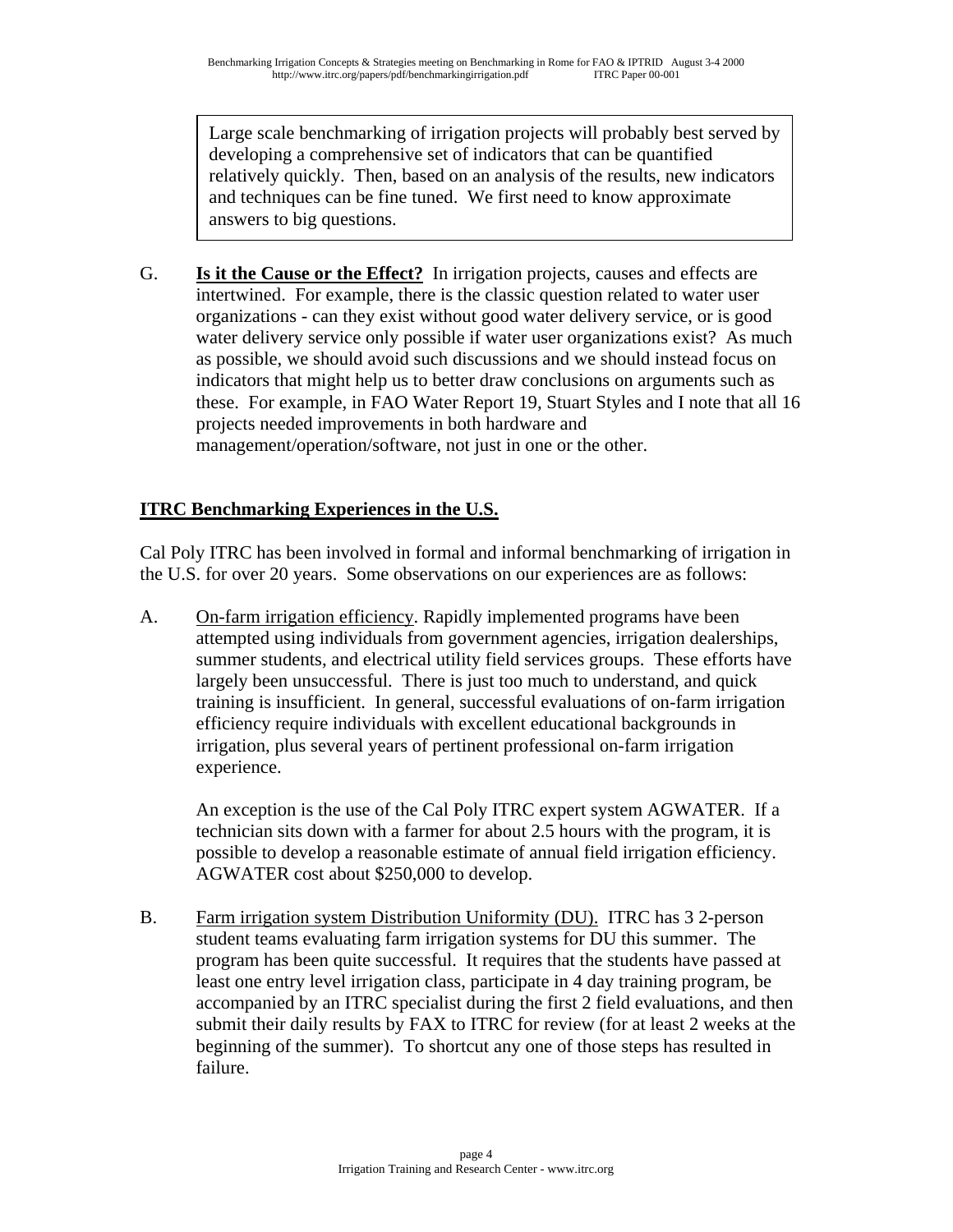Students evaluate one irrigation field per day. A "field" in the U.S., of course, if larger than a typical field in many other countries, and the irrigation systems are often more complex in the U.S. Students collect data that they input into ITRC expert system software that computes DU values, the causes of non-uniformity, and also makes recommendations for improvement.

- C. Irrigation District Water Balances and Efficiency. Most of the water balances and efficiency estimates that ITRC sees in the U.S. have been developed with flawed techniques, data, and formulas – enough to cause errors of 10-40%. Such errors are unacceptable in California where water supplies are so tight and difficult decisions must be made. Serious disagreements often erupt between experts on definitions and interpretations - something for this group to heed (it is essential that the definitions and procedures for obtaining data for some terms be very closely defined). Good district water balances require good data – data that is historically not available from districts that are accustomed to working in an operational mode. Conjunctive use districts are obviously more difficult to evaluate than those with only surface water supplies. Over the past 10 years, Imperial Irrigation District (200,000 irrigated ha) has probably spent at least \$2 - \$3 million on obtaining data and computing water balances. The US Bureau of Reclamation requires that irrigation districts perform a rough water balance as part of their Water Conservation Plan completion, but the development of the forms and processes has been unnecessarily long. Most irrigation consultants do not have a good understanding of water balance principles – and the "devil is in the details".
- D. Irrigation District Water Delivery Service Performance Indicators. In 1982, I published the results of a study of about 60 irrigation districts. Each district was rated regarding Flexibility of Water Delivery Service to Farms. Each component of Flexibility (Frequency, Rate, and Duration) was given a score of 1-5, and an overall, composite score was assigned to each district. In 1996 ITRC completed a similar report ("Status and Needs 1996"), and another report is presently being written ("Status and Needs 2000"). These two reports categorize other district parameters related to service and statistics, but not related to Efficiency (for about 60 districts, each). Once a rating scale is developed, it is relatively easy to assign scores from districts. Information is obtained by interviewing top personnel at the irrigation districts. In the U.S., those people can generally be relied upon to give accurate answers to the types of questions that were asked.

Three components of water delivery service are typically quoted as being (i) Equity, (ii) Reliability, and (iii) Flexibility. Subcomponents of flexibility are frequency, rate, and duration. In California, Equity and Reliability are typically not major issues, so the focus has been on flexibility. On ITRC evaluation of projects in Less Developed Countries, less emphasis is placed on a complex assessment of flexibility.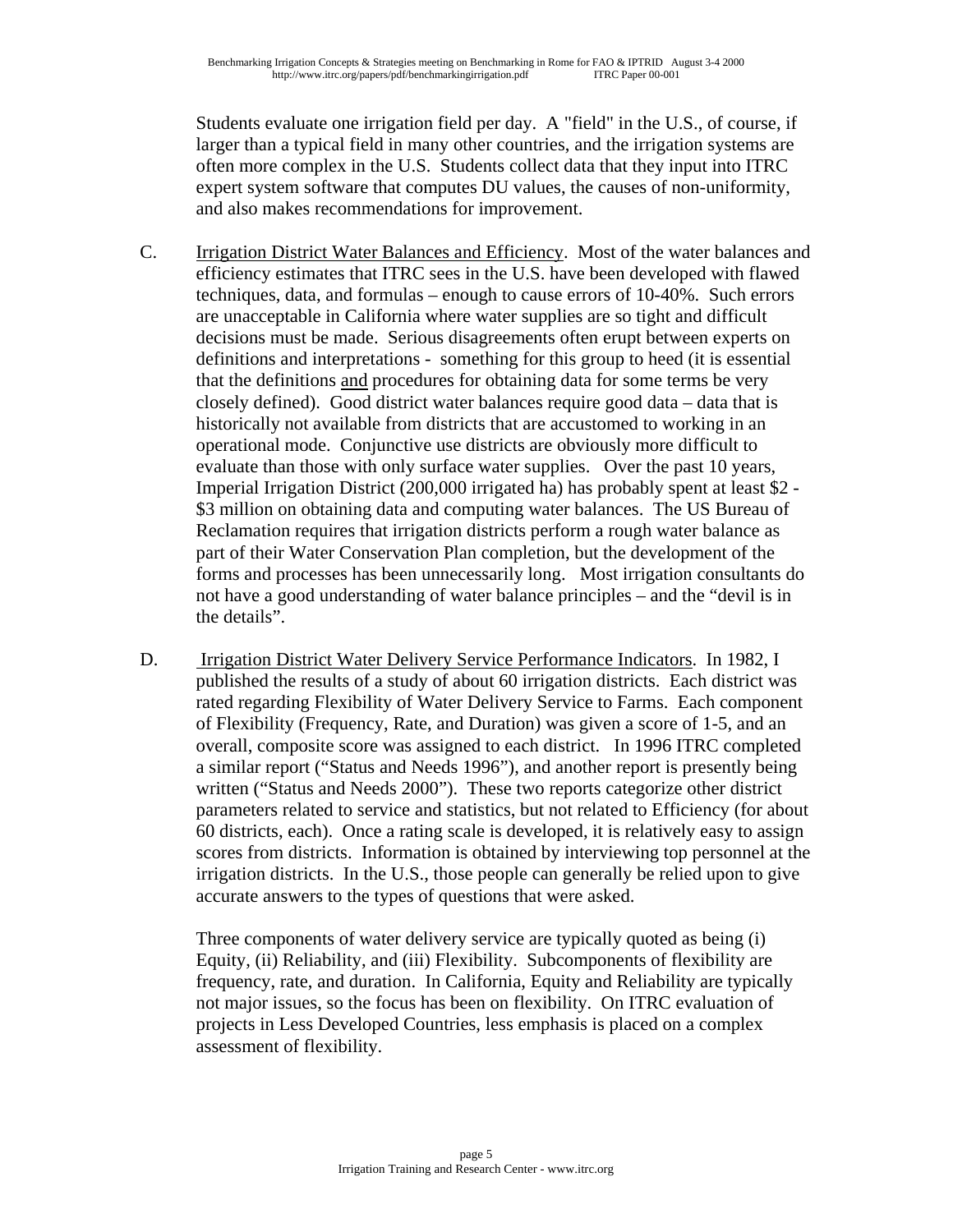### **Existing Approaches to International Project Benchmarking**.

The participants in the Rome meeting have a variety of experiences, and many have developed indicators that they have found to be useful. For example, Bos lists ("Performance indicators for irrigation and drainage", Irrigation and Drainage Systems 11:119-137. 1997) about 40 multipdisciplinary performance indicators. Molden has worked on other indicators (e.g., "Indicators for comparing performance of irrigated agricultural systems", IWMI Research Report 20, 1998). The recent FAO publication (Water Reports 19, Modern Water Control and Management Practices In Irrigation, 1999) lists 31 primary internal indicators, most with 3-4 subindicators, as well as 10 external indicators proposed or modified by myself and Stuart Styles.

I tend to group benchmarking, and performance indicators, into two general categories:

A. External Indicators. These indicators typically only require a "black box" approach that does not examine internal processes. Rather, they examine what goes into and what leaves a project – whether it be money, water, water quality, or other items.

External Indicators have limited value in comparing one project with another – unless the crops, weather, water supply, soil, etc. are the same. How can one compare the economics of a rice project against a project that supplies vegetables for export? External indicators can be very useful in examining the conditions before and after in a project, as a result of an intervention.

B. Internal Indicators. These indicators sometimes simply examine characteristics of projects, but perhaps the most useful type of internal indicator is that which examines how things function, and what internal factors might affect performance.

Internal indicators help to show what processes might be changed, and how, to impact the external indicators.

## **EXTERNAL Indicators**

The list of possible external indicators is huge. Furthermore, there are important differences between people in how they define each indicator, and what values should be obtained to compute the final value of an indicator. A possible classification of external indicators is:

- A. Water inputs and outputs (referred to as "water balance" indicators by some). Various terms include:
	- 1. Irrigation efficiency
	- 2. Relative water supply
		- a. During the wet season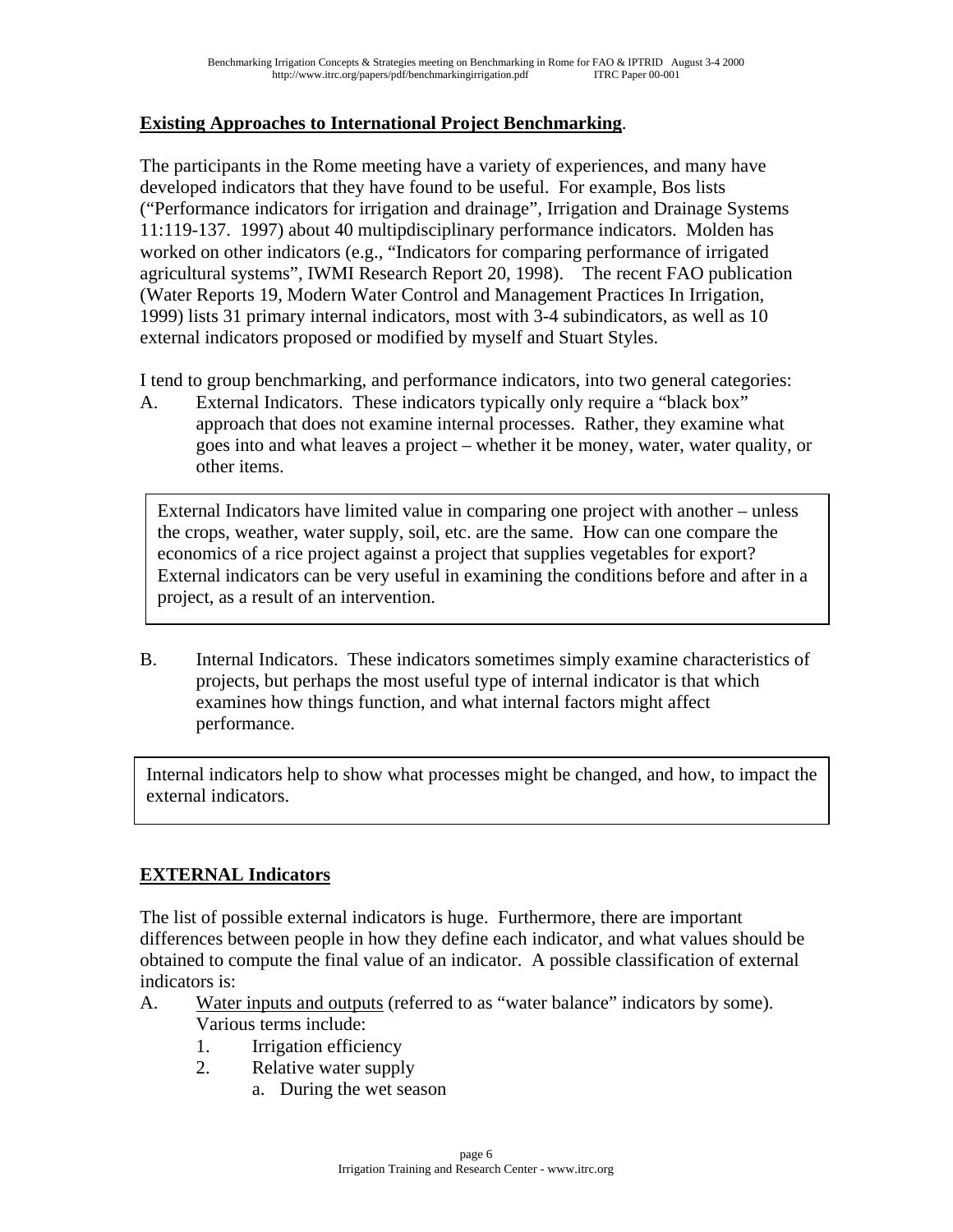- b. During the dry season
- 3. Relative irrigation supply
- 4. Conveyance efficiency
- 5. Irrigation sagacity, or

Various "ratios" that are similar to efficiencies have been proposed, such as

- 1. Field application ratio
- 2. Tertiary unit ratio, etc.

In all discussions of ratios and efficiencies and other such water balance terms, it is essential to

distinguish the physical or hydraulic level of discussion (field vs. farm vs. lateral vs. secondary canal vs. main canal vs. project, etc.)

Multiple years should be used for such indicators. Many projects have a wide fluctuation of annual irrigation water supply and rainfall.

B. Project Economics.

These indicators generally examine financial self-sustainability, the portion of expenditures going to various directions, the percentage of water fees collected, or perhaps even the adequacy of the O&M expenses.

While some indicators are relatively easy to assess (percentage of water fees collected), other values are very difficult to quantify. For example, an examination of farm family economics is complicated when one tries to define what a "family" consists of, as compared to a "farmer", and outside income, consumed products, and other inputs and expenditures are difficult to identify.

It is also difficult to assess the "cost" of a project, or the level of investment. Often, projects have evolved over many decades, with different levels of investment made in different zones of the project. Some projects include road infrastructure and power lines as part of their responsibility, whereas others do not. It can be difficult to isolate expenditures for maintenance versus construction, and often project authorities do not know the original investments in old projects, much less the equivalent foreign exchange rate for those expenditures, today. Furthermore, it is often difficult to isolate the impact of any single intervention, as one action may merely be an essential component of an infrastructure that was largely intact before final investment.

As an irrigation specialist, I have found most economic rate of return indicators to be difficult to evaluate.

C. Agronomic

Information on project crop yields is often published. Even average crop yields can be confusing to identify accurately – especially when one moves from a single crop such as paddy to a more complex project involving dozens of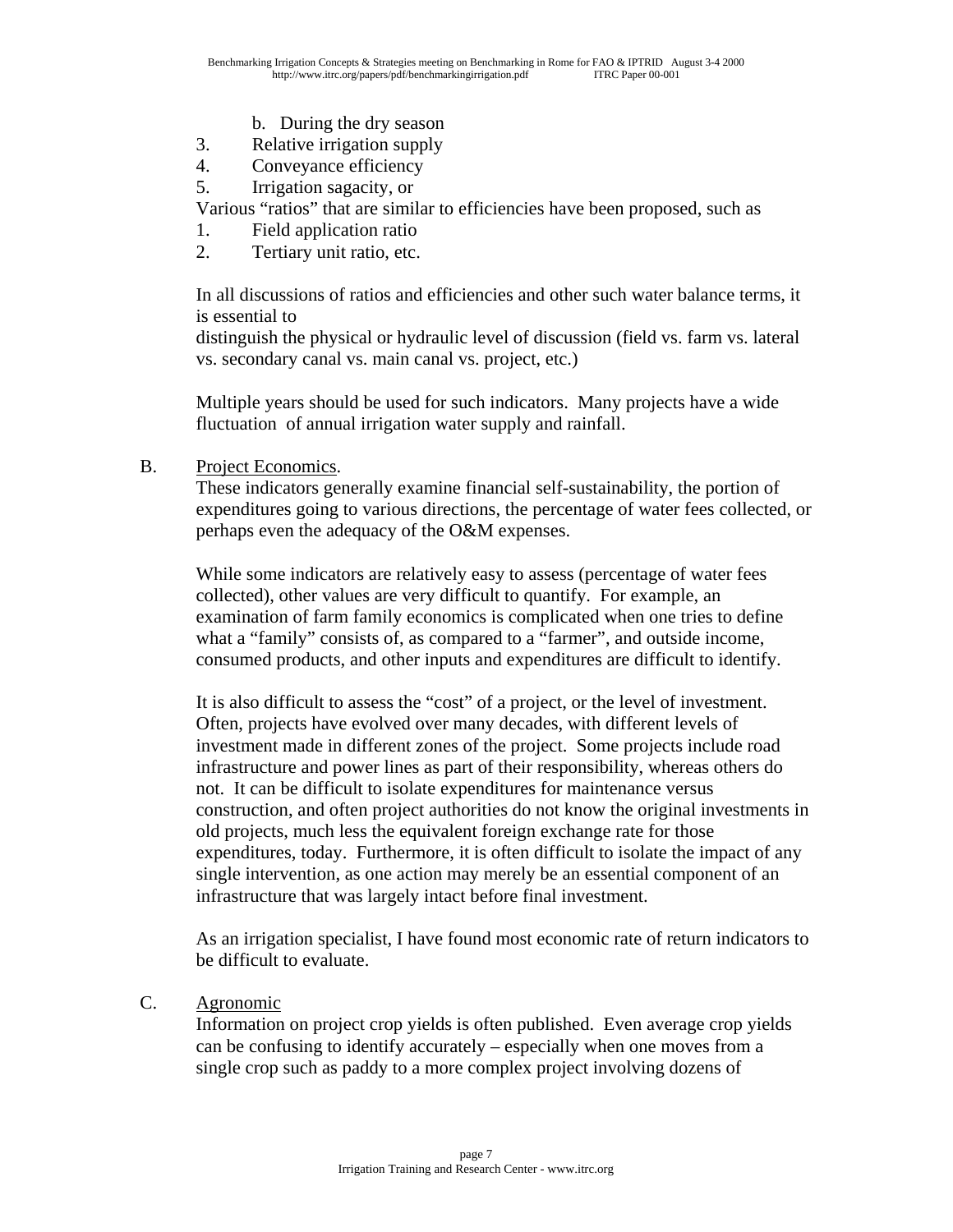products. On some projects, one does not know the actual irrigated acreage within 10%.

It is always preferable to publish average yields (averaged over 5-10 years), as yields in any specific year may be high or low due to water availability, insect pressure, or other factors.

D. Social, Institutional.

Indicators may examine topics such as

- Availability of water law
- Availability of enforcing bodies
- Existence of water user associations
- Ability of an agency to hire or fire personnel
- Incentive programs for employees
- Pay scales for persons in different positions
- The number and types of fines a project will levy on users in a year.
- E. Environmental

Environmental indicators may address such topics as:

- In-stream flow quantities upstream and downstream of a project
- Salinity before and after in rivers

Amounts - loads and concentrations

Types

- Salinization of soils
- High water tables

#### F. Health

Health issues may include:

- Mosquito habitat
- Bilharzia
- Other diseases
- Drinking water availability

### G. Uses of a project

Projects can be categorized by usage, such as:

- Irrigation
- Recreation
- Supply of industrial water
- Drinking water
- Restoring the environment, such as in-stream flows

#### H. Local economics

Most irrigation project studies have some element of local economics, including:

- Average income
- Family size
- Amount of leasing of land vs. ownership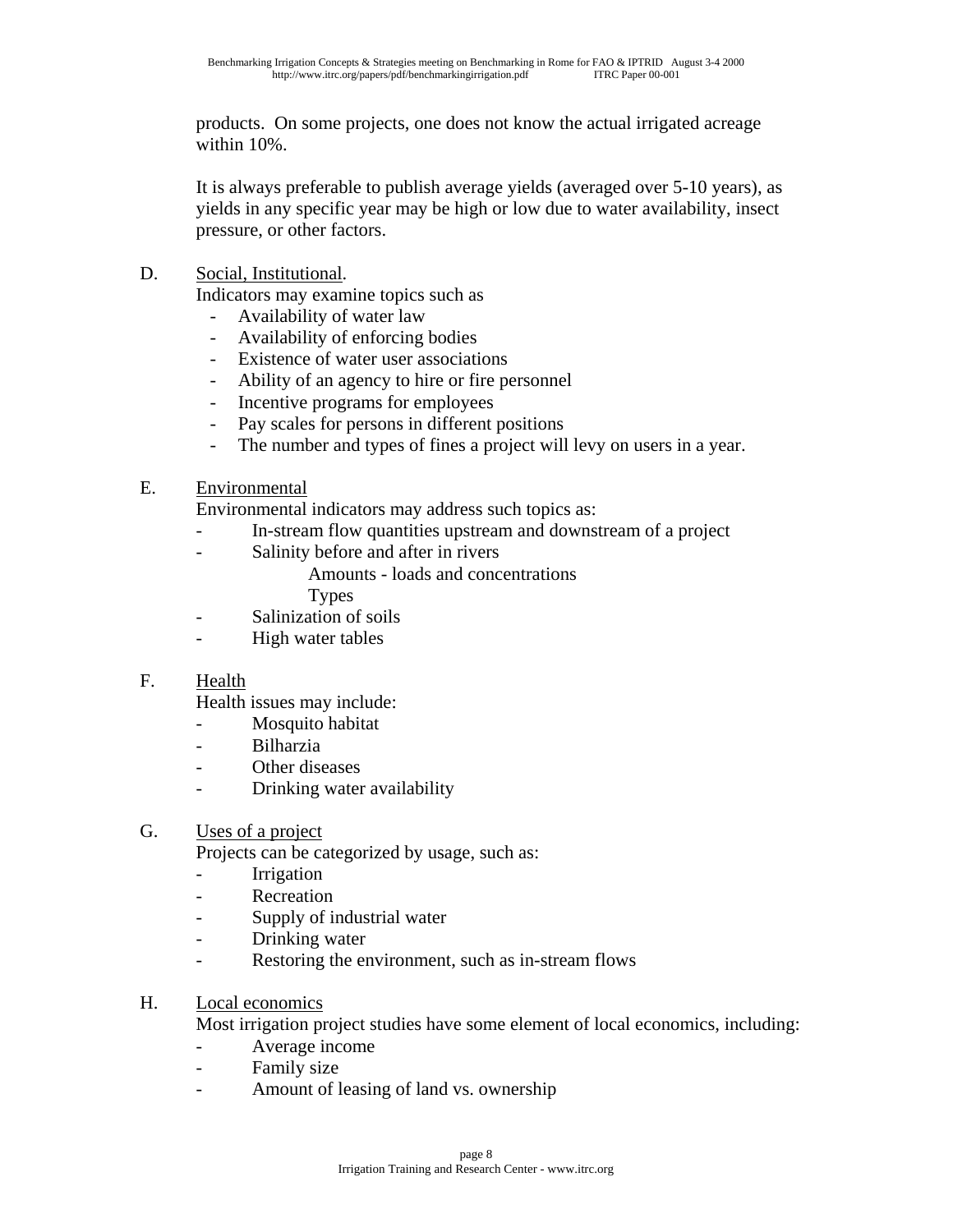- Operational farm size versus field size
- Price for various commodities
- Price for various irrigation equipment

#### **INTERNAL Indicators**

Internal indicators focus on how and why things work inside the irrigation project, and the internal impacts on service. Possible topic areas include:

- A. Degree of service offered at all levels in a project.
	- To the individual field
	- To turnouts
	- To the head of a tertiary
	- To the head of a secondary canal
	- By the dam to the main canal
- B. Internal indicators that identify constraints to service.
	- **Structures** 
		- Suitability of design
		- Maintenance
		- Operation rules
	- Other physical items (canal capacities, flow measurement, recirculation, etc.)
		- Suitability of Design
		- Maintenance
		- **Operation**
	- Service philosophy of project authorities
	- Physical constraints (sediment, water supply)
	- **Communications** 
		- Form of communications (radio, phone, etc.)
		- Reliability
		- Frequency
		- Between who or what?
	- Institutional constraints
- C. Budgets how much and where they go.
- D. Other internal indicator areas that impact yield, profit, etc.
	- Drainage suitability
	- Land leveling
- E. Discrepancy between "stated" and "actual" practices and conditions.

#### **Recommendations**

My recommendations are:

A. As irrigation specialists, we should focus on irrigation-specific items. There is ample material to keep us busy, without moving too far into other areas of expertise.